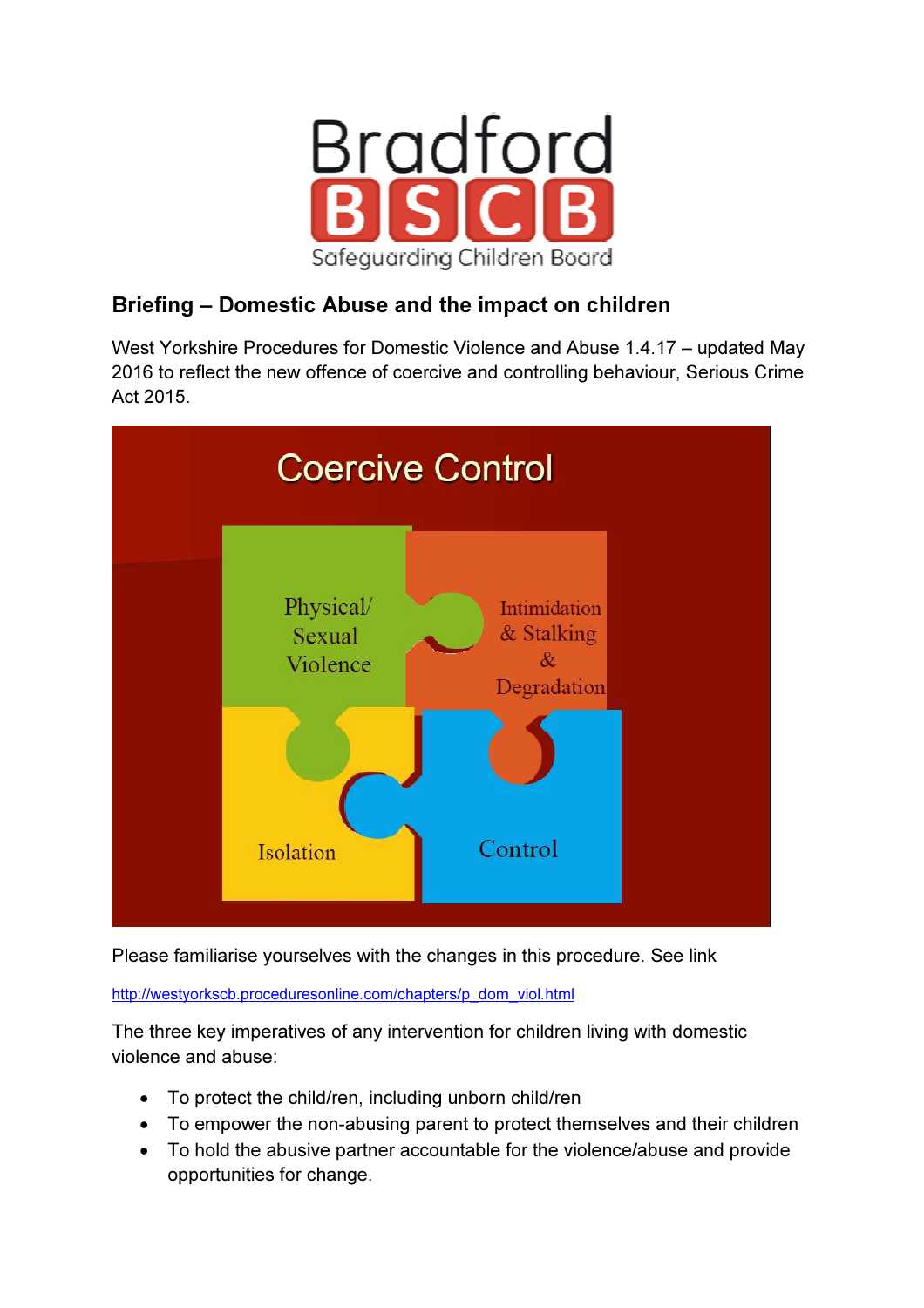# The Framework to assist us to do this in the Bradford District

- Targeted Early Help. Signs of Safety
- Domestic & Sexual Violence Strategy https://www.bradford.gov.uk/media/3486/bradford-domestic-and-sexualviolence-strategy-2015-2020.pdf
- Bradford Safeguarding Children Board and Safeguarding Adult Board, West Yorkshire Procedures

# Opportunities for support and interventions available

| <b>Victim</b>                                            | <b>Child</b>                                    | <b>Perpetrator</b>              |
|----------------------------------------------------------|-------------------------------------------------|---------------------------------|
| Health services -<br>universal, emergency,<br>specialist | Universal health and<br>education services      | Perpetrator programmes          |
| Specialist domestic abuse<br>services                    | Specific children's support<br>services         | <b>Probation services</b>       |
| Specialist sexual abuse<br>services                      | Safeguarding Children<br>Procedure (link above) | <b>Criminal Justice Service</b> |
| <b>Police Domestic</b><br><b>Violence Unit</b>           | Early Help & Signs of<br>Safety                 | Housing support                 |
| Freedom Programme                                        |                                                 |                                 |
| <b>Housing Support</b>                                   |                                                 |                                 |
| <b>Legal Support</b>                                     |                                                 |                                 |
| <b>Legal Orders</b>                                      |                                                 |                                 |
| <b>Early Help</b>                                        |                                                 |                                 |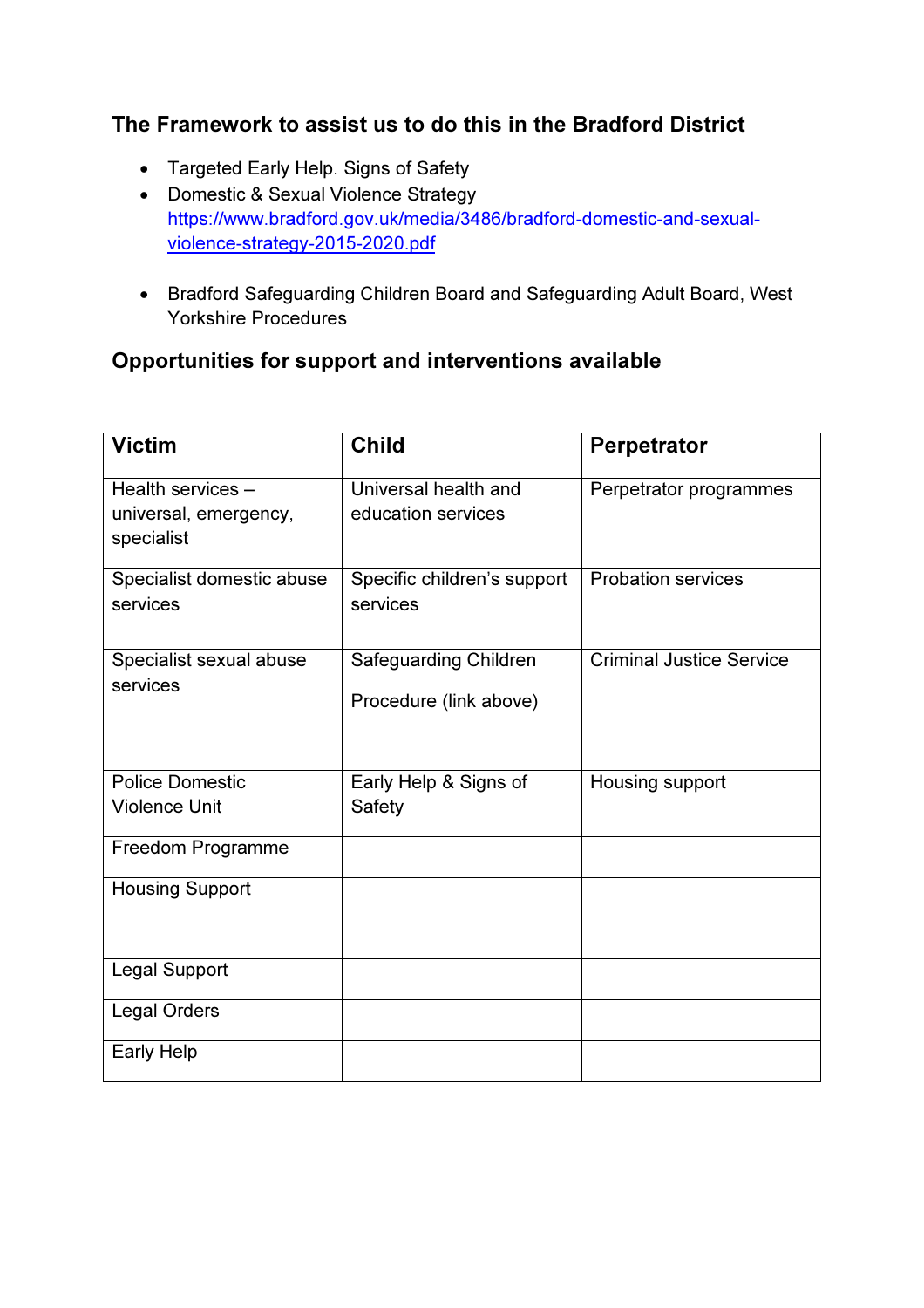Information sharing between agencies where appropriate is advocated in order to ensure the child is safeguarded. In addition, for high risk cases of abuse, Multi-Agency Risk Assessment Meetings are held in order to minimise risk to the victim and any children involved.

# **Training**

 Multi-Agency training is available to increase knowledge to support these procedures can be accessed via: Workforce Development

Domestic Abuse – Recognising & Responding

MARAC briefings

Forced Marriage and Honour Based Violence

These can be booked using the following links

 Internal = BMDC Council Staff https://bradford.sabacloud.com/Saba/Web\_spf/EU2PRD0022/common/learningcatal og/

External = Partner Organisations

https://bradfordexternal.sabacloud.com/Saba/Web\_spf/EU2PRD0022/guest/guestlearningcatalog

Awareness of Domestic Violence including the impact on Children & Young People – e-learning http://bradford-scb.org.uk/training/e\_learning.htm

Look out for future opportunities entitled –

- Asking that question (Routine Enquiry),
- Domestic Abuse A Child's Perspective.

Alternatively please make requests to your own training lead.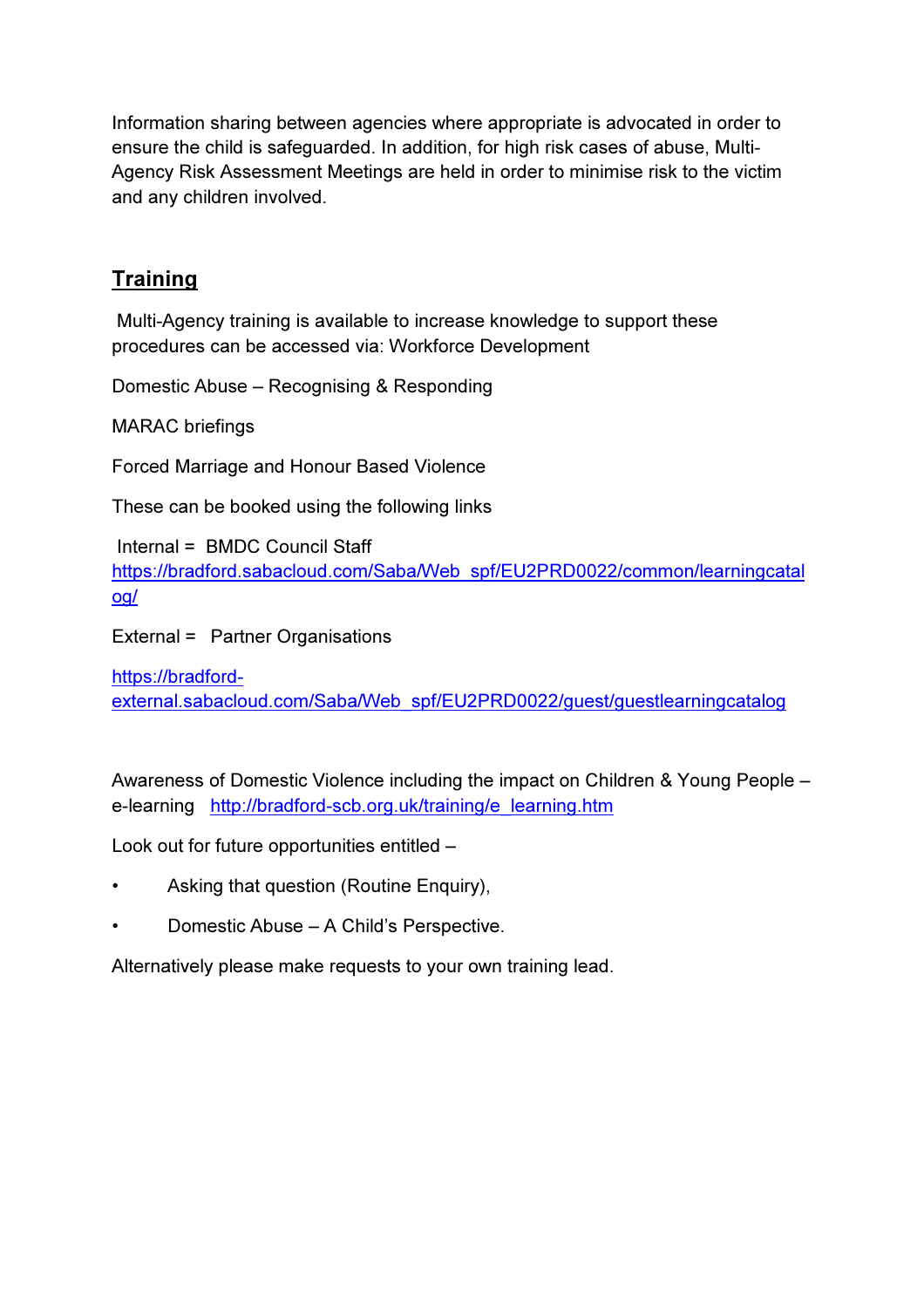# Appendix

## Services available for victims and perpetrators of Domestic Abuse

## Women:

Bradford area: Staying Put

Tel: 01274 667104 http://www.stayingput.uk.net/

Keighley, Shipley and Bingley area: Domestic Violence Services Keighley

Tel: 01535 210999 https://keighleydvs.wordpress.com/

### Bradford Women's Aid:

Tel: 01274 660052 http://www.bradfordwomensaid.org/

### Bradford Rape Crisis

Tel: 01274 308271

Honour crime & Forced Marriage: Karma Nirvana

Tel: 0800 5999 247

Freedom Project - Delivered by:

Staying Put http://www.stayingput.uk.net/

Domestic Violence Service Keighley https://keighleydvs.wordpress.com/

Together Women Project http://www.togetherwomen.org/centres/bradford

Additional programmes linked to Early Help Offer

### National Centre for Domestic Violence (NCDV)

 Provides a free, fast emergency injunction service to survivors of domestic violence regardless of their financial circumstances, race, gender or sexual orientation www.referdirect.org.uk/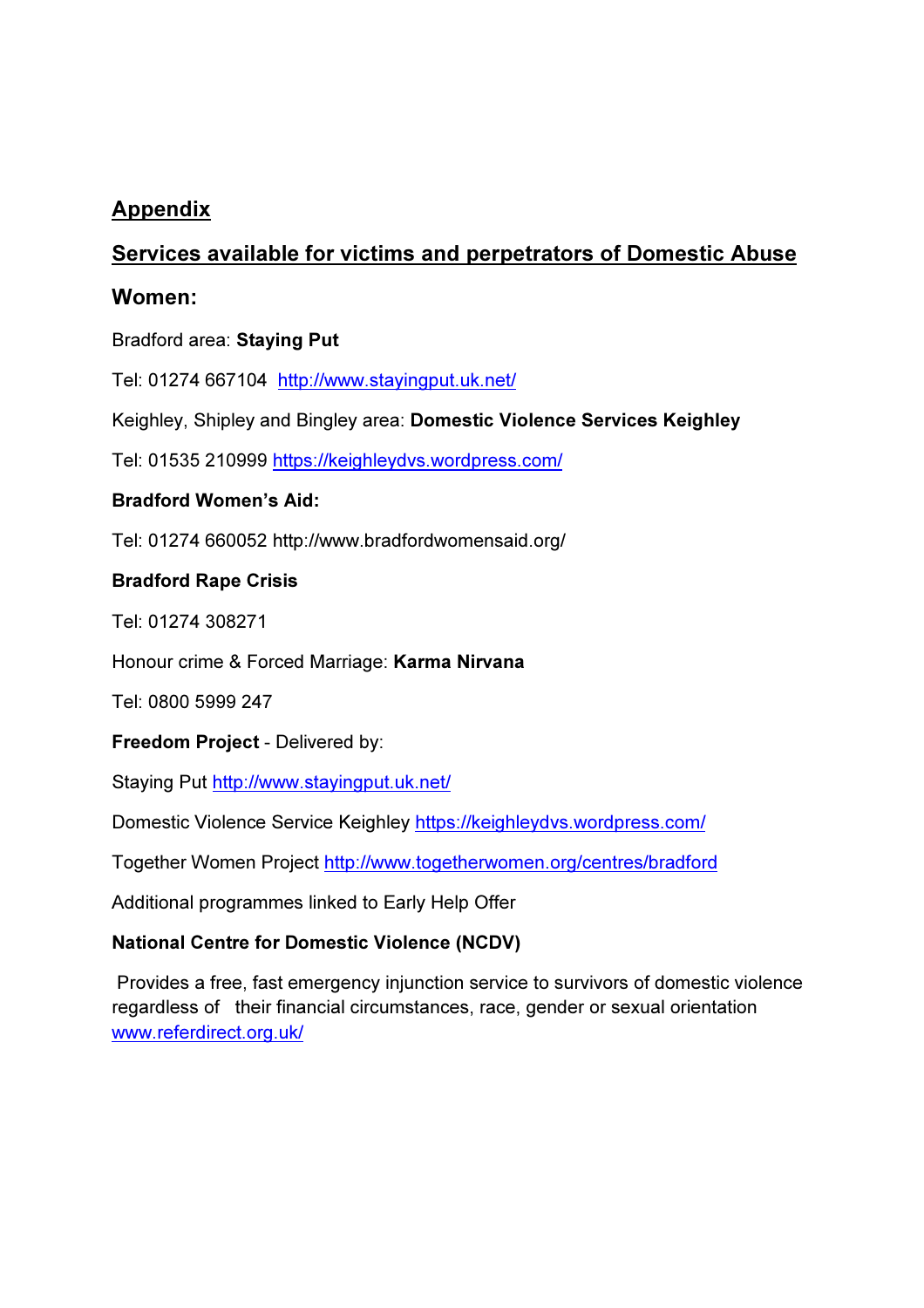## Men:

### Men Standing Up:

01274 481039

http://www.bradfordcyrenians.org.uk/men-standing-up/

### Staying Put

Tel: 01274 667104 http://www.stayingput.uk.net/

Domestic Violence Services Keighley

Tel: 01535 210999 https://keighleydvs.wordpress.com/

### Men's advice line:

The Men's Advice Line (call 0808 801 0327 Monday-Friday 9am-5pm

http://www.mensadviceline.org.uk/pages/frontline-workers-and-male-domesticviolence-victims.html

### National Centre for Domestic Violence (NCDV)

www.referdirect.org.uk/

Honour crime & Forced Marriage: Karma Nirvana

Tel: 0800 5999 247

## Children:

Hope project: Family Action Bd: 01274 651652

https://www.family-action.org.uk/

(Also licensed to complete the NPSCC DART programme)

## Dare2: (For children of Bradford Women's Aid clients)

http://www.bradfordwomensaid.org/

Over 16:

Bradford area: Staying Put

Tel: 01274 667104 http://www.stayingput.uk.net/